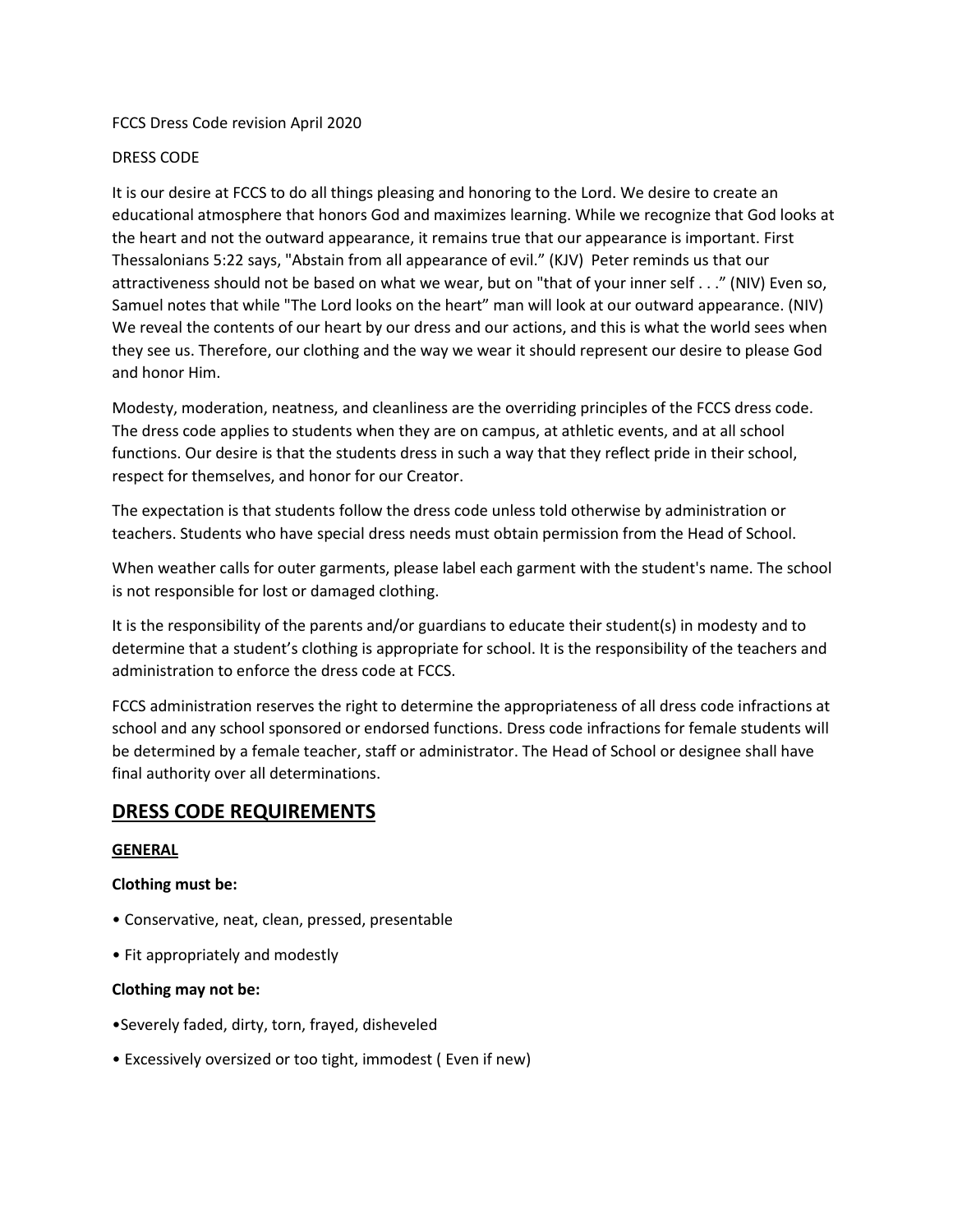Sunglasses, Hats, bandanas, caps, visors, or any other headwear that covers the head or face may not be worn in the building. Students may wear theme-appropriate headwear on designated spirit days.

Gang related jewelry, and dress associated with gang activities is prohibited.

Spiked bracelets and spiked necklaces are prohibited.

No clothing may be worn that contains offensive or inappropriate graphics or language, promotes unhealthy habits, portrays obscene, offensive, or disrespectful attitudes or behavior, any political rhetoric or political campaign images, or any non-Christian musical groups.

Pajamas and costumes may not be worn unless specifically approved for spirit or reward days.

Undergarments must not be visible through clothing or when bending, squatting, or sitting.

### **SHIRTS/SWEATERS/HOODIES AND SWEATSHIRTS**

All tops must cover the shoulders, back, midriff and cleavage.

No shirt may be worn that exposes skin when arms are raised.

Hoods must be down when a hoodie is worn.

### **SHORTS AND PANTS**

Shorts must be no shorter than 2 inches above the knee.

Pants and shorts must not be immodestly tight or excessively loose fit and contain no lettering across the seat.

Pants and shorts cannot have holes, tears, or fraying (even if new).

**Grades K-3** may wear knit legging style bottoms.

**Grades K-5** may wear work out style bottoms (no legging style work out pants or sweats).

**Grades 6-12** students may not wear yoga pants, work out pants, or sweats. Leggings may not be worn unless they are worn under a dress or skirt.

### **DRESSES/SKIRTS/SCOOTERS \* Girls only**

Dresses, skirts, and scooters must be no shorter than 2 inches above the knee at their shortest point.

Dresses must cover shoulders or be worn with a cardigan or other shirt style top (no shawls). Covering tops may not be removed in school if the dress does not cover shoulders.

Leggings or shorts must be worn under all dresses and skirts.

**K-5** Nylons and tights are not considered leggings and should not be worn in place of leggings during regular school days.

**Grades 6-12** Nylons or tights may be worn in place of shorts or leggings.

**SHOES \*** Must be worn at all times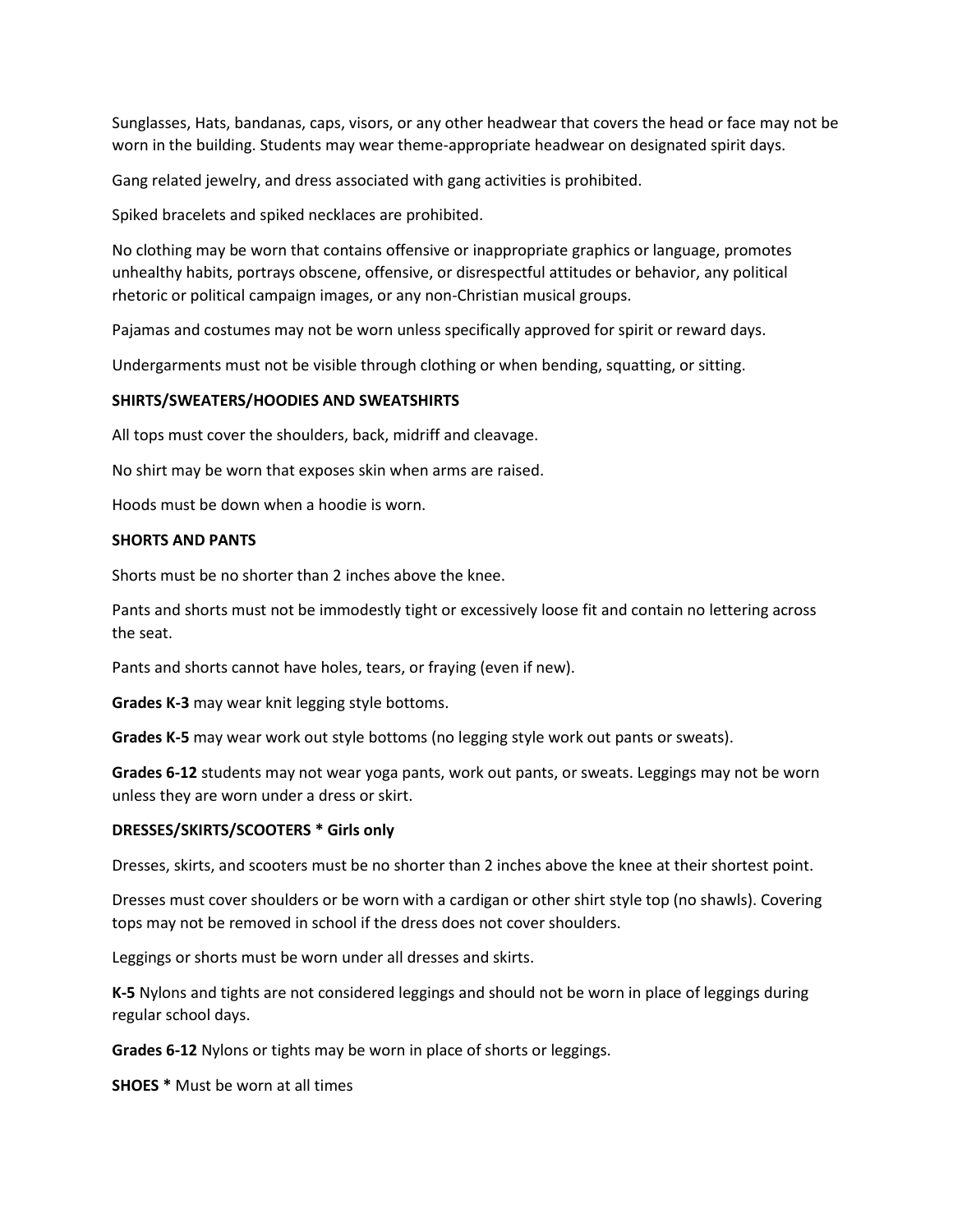No heels or soles greater than 2 inches (stilettos may not be worn).

No pajama slippers.

**Grades Pre K-5**: No flip flops (sandals must wrap around the heel)

### **HAIR AND PIERCINGS**

Hair should be conservative, neat, clean and a natural color. (Temporary wash out hair color may be allowed on School Spirit Days).

No visible tattoos.

Girls: No piercings other than the ears are allowed to be visible at school or any school function.

Boys: Hair should be short and facial hair should be neat and trimmed with a shave line. No visible piercings.

## **PHYSICAL EDUCATION**

Grades 6-12: Required FCCS PE Uniform

- Long (basketball length) navy blue shorts
- Grey FCCS shirt
- Non-marking athletic shoes appropriate for running

The PE uniform can be purchased through the school.

**SPECIAL EVENTS** (Field trips, Pastors' Appreciation Day, Veteran's/Grandparent's Day, Spring Banquet, or anytime the students are asked to represent the school.) Students will and parents will be notified in advance when Special Events dress should be worn.

- Khaki pants
- Navy blue Foothills embroidered polo

# **OTHER SPECIAL EVENTS**

The Head of School may designate proper dress for other special events (graduation, awards, activity days, i.e., spirit week etc.)

Extracurricular Supervisors (i.e., coaches, choir director, and student council advisors) have the authority to request and enforce specific dress code for school affiliated events with the Head of school approval.

### **FORMALS**

**Girls**: No cleavage, no midsection showing, dress/skirts must be no more than 2 inches above the knee at its shortest point and must have at least one strap.

Dresses must be pre-approved by a female upper-school teacher or designated female school administrator prior to the event.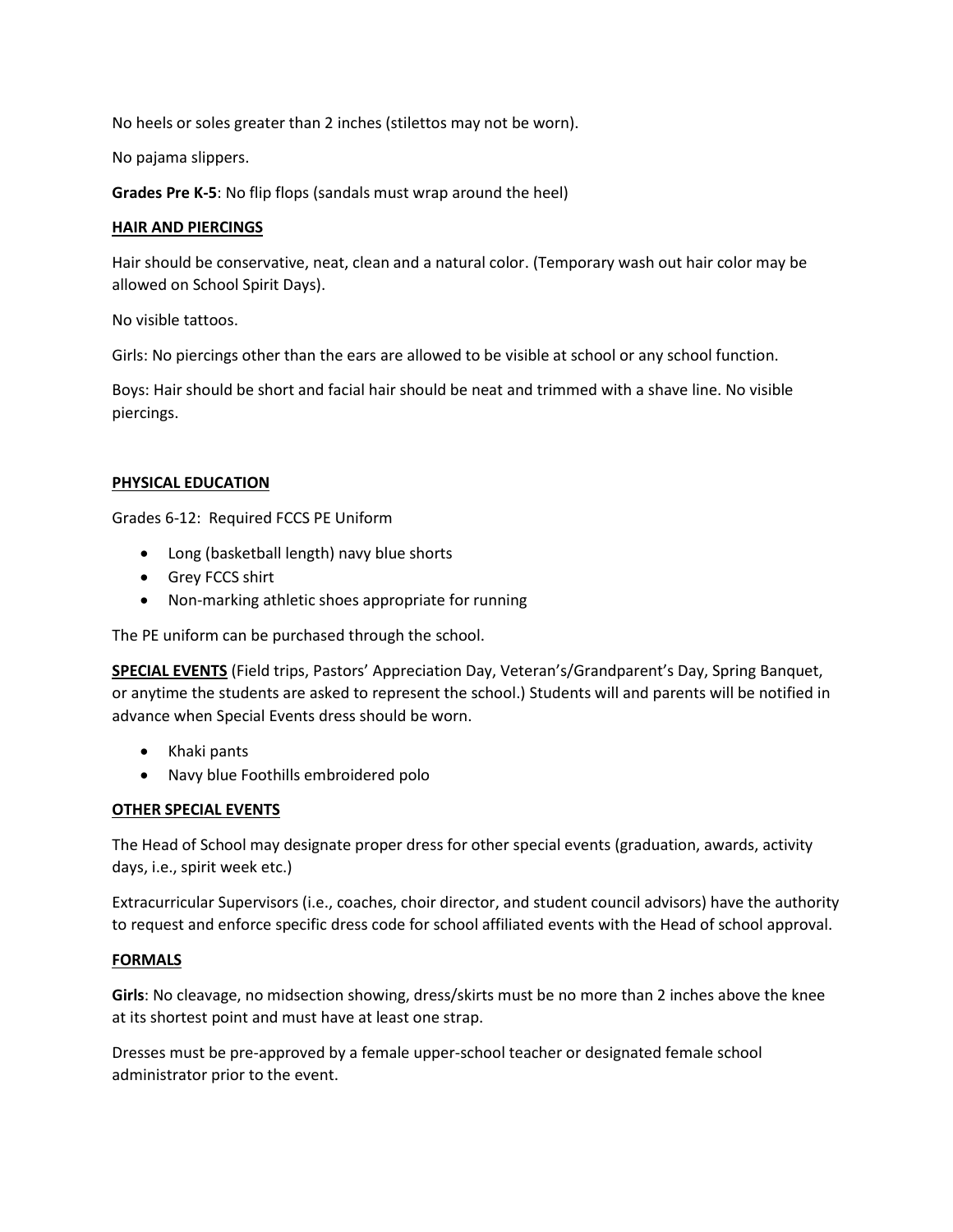**Boys**: Montana Formal ( For example, but not limited to, black tie, blue jeans etc..)

## **ATHLETIC EVENTS (ATHLETES ONLY)**

The whole team should be consistent in dress and the designated dress code will be determined by the Athletic Director. This should be worn all day on games days (before and after the games). Coaches will notify athletes of attire on a game-by-game basis.

### **AFTER SCHOOL EVENTS**

Students are to exercise good judgement in what they wear and how they wear it. In the case of gross violations of dress code at an after-school event, the student will be asked to leave the event.

# **CONSEQUENCES**

Our expectation is that all parents will ensure that their child complies with the intent and the details of our dress code. Students not in compliance will experience the following consequences:

## **LOWER SCHOOL (Grades K-5)**

# 1 st Offense

The teacher will inform the Head of School and parents of the violation. The parents will be asked by the teacher to bring proper dress code items to school for the student to be in compliance. If parents cannot bring dress code clothing within one hour, the student will find something in the "Why Buy" shop instead and return to class.

# 2<sup>nd</sup> Offense

The teacher will contact and send an official referral to be signed by the parent. A copy will be filed in the office. The parent will be asked by the teacher to bring proper dress code items to school for the student to be in compliance. If parents cannot bring dress code clothing within one hour, the student will find something in the "Why Buy" shop instead and return to class.

## 3 rd Offense

The student will be referred to the office. The Head of School or designee will contact the parent. The parent will be asked to bring proper dress code items to the school for the student to be in compliance. If parents cannot bring dress code clothing within one hour, the student will find something in the "Why Buy" shop instead and return to class.

### Category 2 Violation

# 4<sup>th</sup> Offense

The teacher will refer the student to the Head of School, who will make parent contact to discuss the repeated issue.

# **UPPER SCHOOL (Grades 6-12):**

# **1 st Offense**